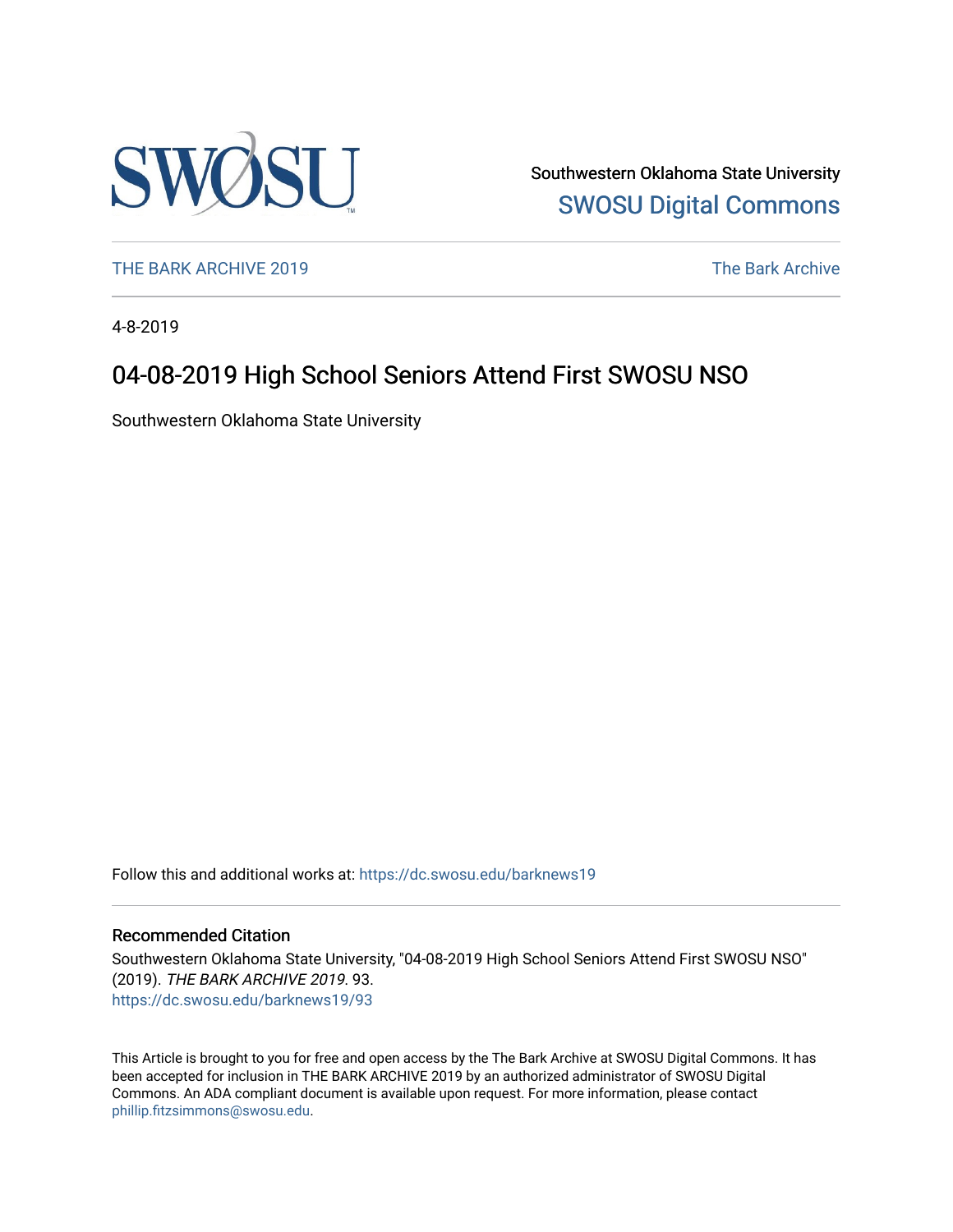

8 April, 2019

## **High School Seniors Attend First SWOSU NSO**

A total of 201 high school seniors enrolled for the 2019 fall semester at Southwestern Oklahoma State University as part of the first of six sessions of the New Student Orientation program on the Weatherford campus.

SWOSU is offering five more enrollment opportunities for high school seniors who plan to attend SWOSU this fall. Enrollment dates are April 11, April 19, June 17, July 15 and August 14.

Students must apply and be accepted to SWOSU before they can attend an enrollment session. Each of the enrollment sessions offers students the chance to meet current SWOSU students and new freshmen, visit and enroll with a faculty advisor within the major they have selected, and obtain answers to any of their questions.

For more information, visit www.swosu.edu/admissions/nso or contact New Student Orientation at (580) 774-3233 ororientation@swosu.edu

| Academics             | D |
|-----------------------|---|
| Administration        | D |
| Alumni and Foundation | D |
| Community             | D |
| Events                | D |
| Faculty and Staff     | D |
| Miscellaneous         | D |
| Sayre                 | D |
| <b>Students</b>       | D |
|                       |   |

**Archive Links**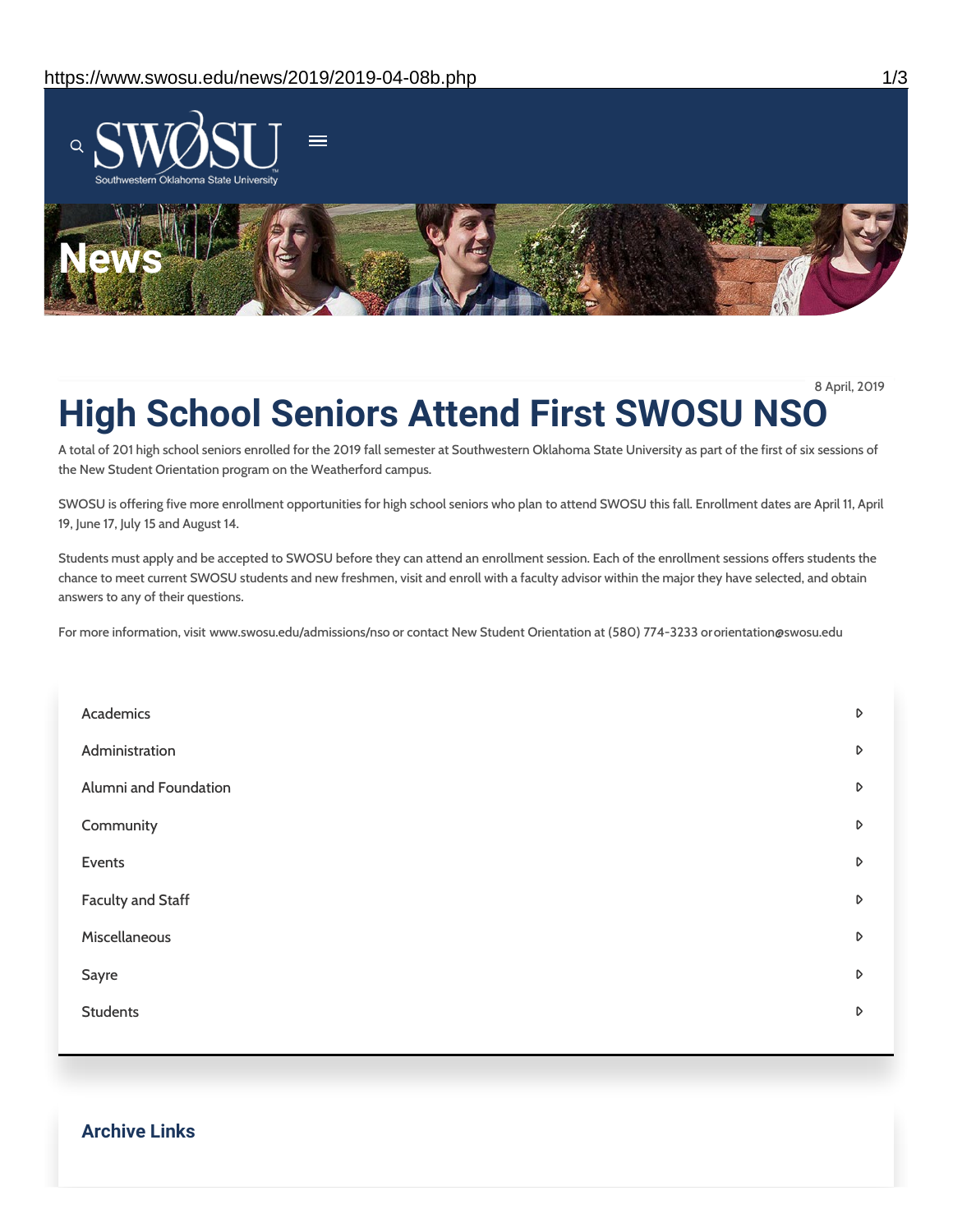| 2018    | D |
|---------|---|
| 2019    | D |
| 2020    | D |
| Archive | D |
|         |   |

# SWØSU

### Weatherford Campus

100 Campus Drive Weatherford, OK 73096

### Sayre Campus

409 E Mississippi Ave Sayre, OK 73662

fyom

Connect to Us

Contact [Information](https://www.swosu.edu/about/contact.php)

[University/Facility](https://www.swosu.edu/about/operating-hours.php) Hours

[Campus](https://map.concept3d.com/?id=768#!ct/10964,10214,10213,10212,10205,10204,10203,10202,10136,10129,10128,0,31226,10130,10201,10641,0) Map

Give to [SWOSU](https://standingfirmly.com/donate)

Shop [SWOSU](https://shopswosu.merchorders.com/)